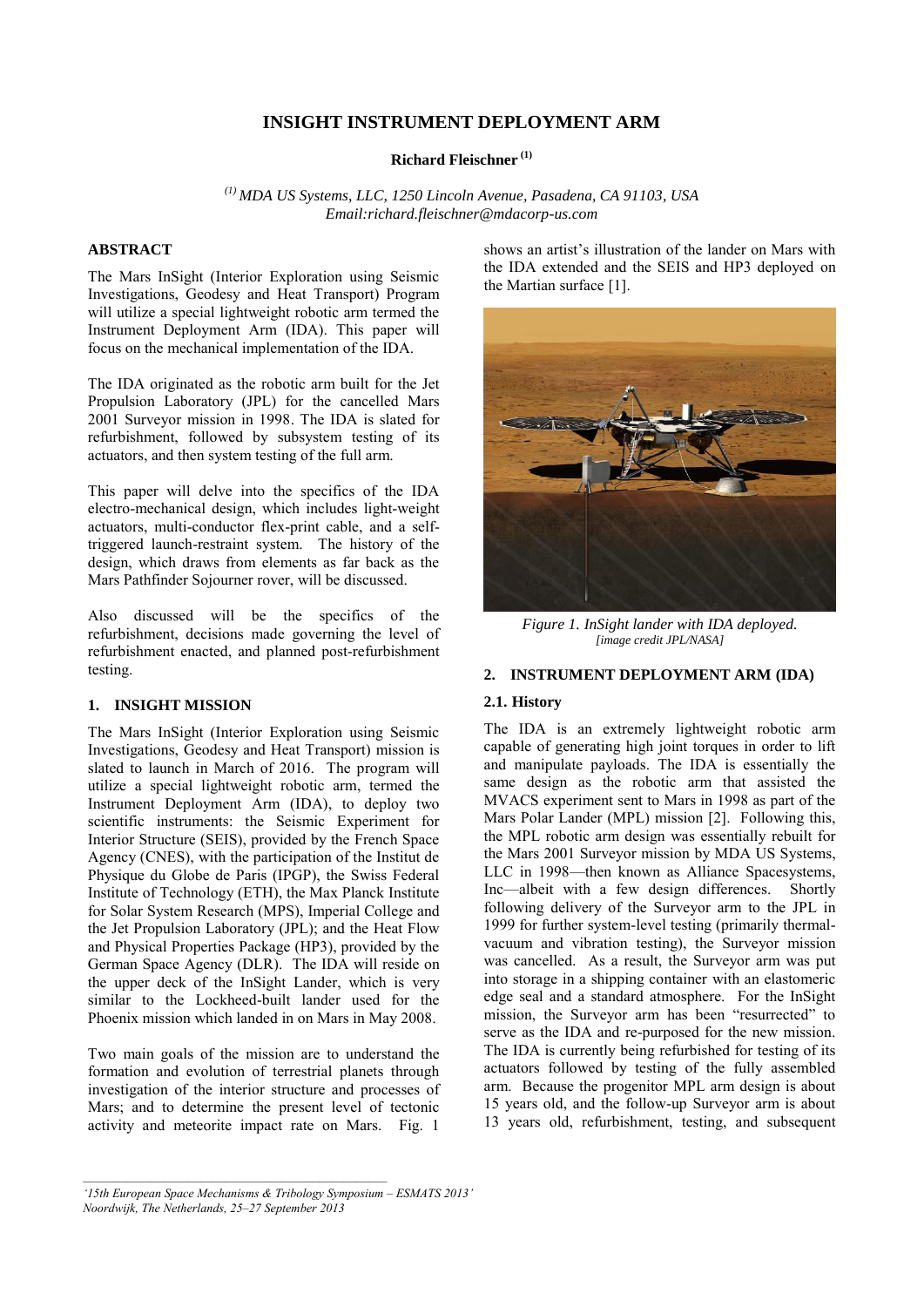flight of the IDA is an unusual and interesting occurrence. One aspect of this is that the software used to design both arms did not at the time have reliable solid modeling capability; rather, all electronic representations of the IDA were constructed using 2D and 3D wire-frame techniques with software that hasn't been in-use at JPL or MDA US Systems, LLC for over a decade.

## **2.2. IDA Design**

The IDA was first and foremost designed to be extremely lightweight and the philosophy during its development was verification through testing rather than extensive analysis. This was especially true because the more primitive FEM techniques at the time were at-odds with the IDA's complicated, lightweight part-shapes, load paths through multiple linked joint actuator mechanisms, and complex topology overall. The mass of the IDA is approximately 3.4 kg without payload and end-effector. It is comprised of 4 actuators, interconnecting structure, multiple layers of flex-print with about 130 conductors, and a self-actuated ("bootstrapped") launch restraint system. Fig. 2 shows the IDA major subcomponent nomenclature.



*Figure 2. InSight IDA subcomponent nomenclature* 

# **2.2.1. Actuators**

The IDA is a 4-degree of freedom (4-DOF) manipulator with a motorized joint actuator for each DOF. The actuators as numbered from the base-mount of the IDA from 1 to 4 and are named as follows:

- 1. Shoulder Azimuth
- 2. Shoulder Elevation
- 3. Elbow
- 4. Wrist

Actuators 1-3 share a common architecture of motor/planetary gearbox/harmonic gear/output bearing. Actuator 4 differs in that the harmonic gear is replaced by a bevel gear pair. Fig 3. shows each actuator (actuators 1 and 2 share a common housing) and Table 1 highlights primary design characteristics and performance parameters derived from testing of the Mars Surveyor arm.



*Figure 3. InSight IDA actuators* 

All actuators are driven by ATC motors with graphite brushes. These motors were selected following a period of testing in Martian atmospheric conditions [3]. At the time of selection, brushed motors were preferred over brushless motors due to electrical simplicity and a history of usage at JPL, most notably on the Mars Pathfinder mission and its Sojourner rover. As a sidenote, similar brushed motors were used once again for the 2003 MER and 2008 Phoenix missions. The motors are equipped with redundant thin-film heaters and a single bonded-on platinum resistance thermometer (PRT). The motors have iron core rotors with naturally occurring detent torque that provides joint-holding torque when the actuators are powered off.

Planetary gearing is constructed from modified commercial gear components from Globe Motors (replacement parts are not currently manufactured). Ring-gear cross-sections and individual gear facewidths have been machined to be thinner to save mass and reduce overall actuator length. Planetary stages 1 and 2 in actuators 1-3 incorporate small ball bearings; planetary stages 1, 2, and 3 in actuator 4 incorporate similar ball bearings. Other stages use bushings and posts. Bearings are chosen for high efficiency in the low-torque section of the gearboxes, and bushings are used when gearbox torque transitions to higher levels.

Output from the planetary gearing is used to drive a cup-type harmonic gear component-set in the case of joints 1-3, and a bevel gear pair made of Vascomax C300 for joint 4. Harmonic gearing is made of standard commercial materials and the bevel gear set is custom fabricated.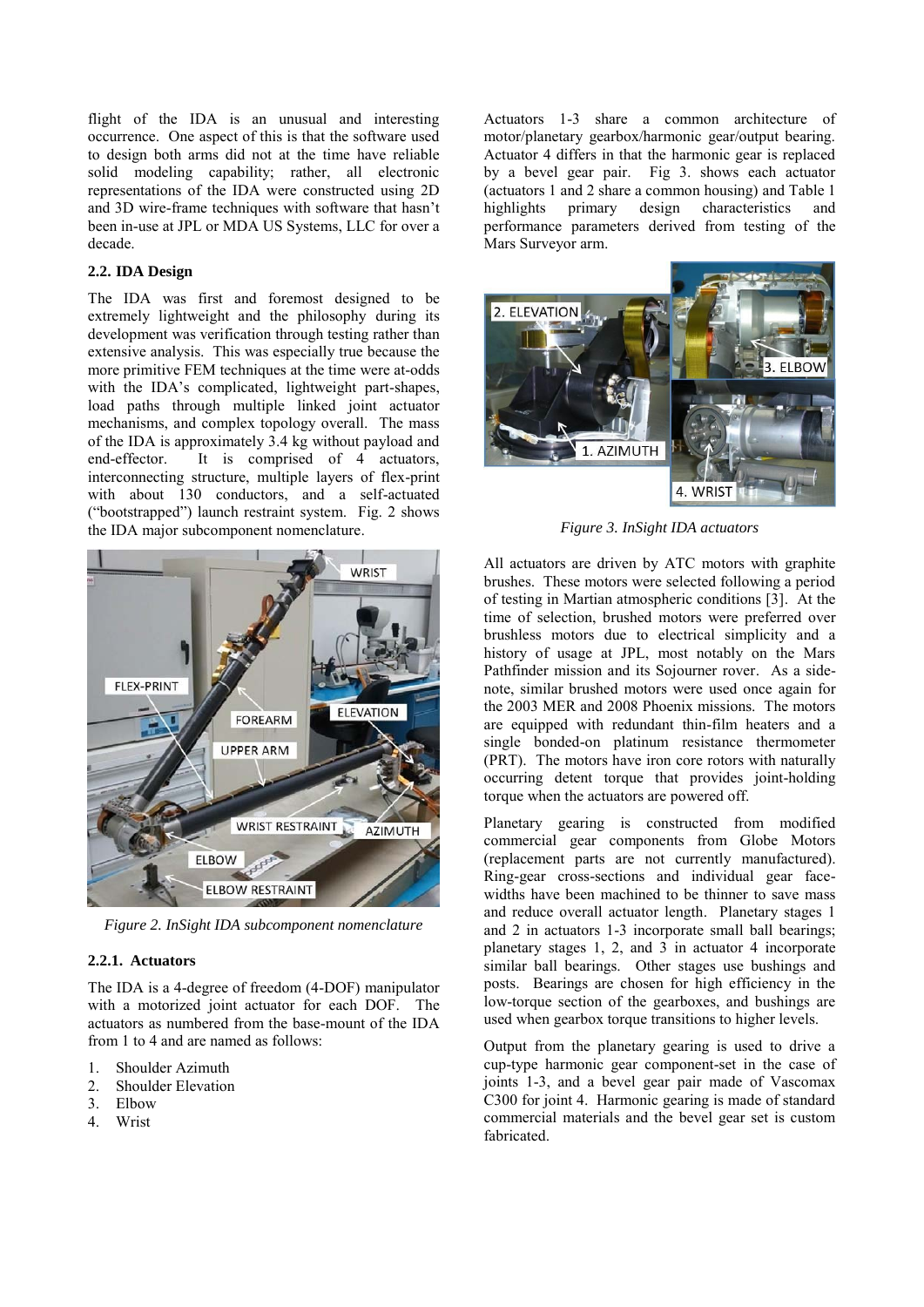| Table 1. IDA Actuator Parameters |  |
|----------------------------------|--|
|----------------------------------|--|

|                                                | Shoulder<br>Azimuth | Shoulder<br>Elevation | Elbow | Wrist          |  |
|------------------------------------------------|---------------------|-----------------------|-------|----------------|--|
| Planetary<br>Ratio [n:1]                       | 125                 | 100                   | 100   | 2,000          |  |
| Planetary<br><b>Stages</b>                     | 3                   | 3                     | 3     | 5              |  |
| Harm/Bevel<br>Ratio [n:1]                      | 100                 | 160                   | 100   | $\overline{2}$ |  |
| Range of<br>Motion [deg]                       | 284                 | 215                   | 285   | 215*           |  |
| Max T<br>$@28V$ [Nm]                           | 47                  | 148                   | 87    | 15             |  |
| Speed $(a)$<br>Max T [rpm]                     | 0.32                | 0.25                  | 0.40  | 1.00           |  |
| I. No-load<br>$(a) 23^{\circ}C$ [A]            | 0.020               | 0.024                 | 0.021 | 0.018          |  |
| $I(\hat{\omega})$ Max T,<br>$23^{\circ}$ C [A] | 0.133               | 0.309                 | 0.265 | 0.175          |  |
| I, No-load<br>@ $-70^{\circ}$ C [A]            | 0.070               | 0.115                 | 0.085 | 0.046          |  |
| Mass [kg]                                      | 1.11 combined       |                       | 0.55  | 0.31           |  |
| *with attached Surveyor scoop with hardstops   |                     |                       |       |                |  |

A unique feature of the IDA actuators that strongly enables low-mass designs are integral ball bearings fashioned from hard-anodized races machined directly into the actuator components. Inner and outer race cross-sections are each a "V"-shape. Each inner race is split down the center of the "V" in order to assemble the bearing and to allow for sandwiched shims. The shims accommodate tolerance build-up and allow for preloading via slight, deliberate deformation of the balls. This bearing system allows for the majority of actuator parts to be made of 7075-T7 aluminium rather than heavier materials such as steel or titanium that would normally be selected to match the CTE of standard bearings. Balls are made of Delrin® 500P and are installed as a full complement. Fig. 4 shows exposed Delrin® balls in the partially disassembled elbow actuator (some balls have been removed). Although this kind of bearing design is somewhat unusual and has limited load capability compared to standard bearings, it works well for the IDA and has heritage dating back to the Mars Pathfinder mission where similar integral bearings were used for the six drive wheels and four steering actuators on the Sojourner rover.

For the MPL robotic arm program [4], the basic integral bearing configuration was re-designed for each joint actuator to operate under cross-moment loading generated during arm operations. In addition to being used in the load-carrying output stages of the MPL/InSight actuators, a similar configuration of integral bearing is used to support the output stage of each actuator's planetary gearbox. A slightly loose ball fit (as opposed to a preloaded fit) is used for joints 1-3 so as to not over-constrain the harmonic wave generator bearing and the last stage of the planetary gears. For joint 4, an integral bearing fully supports the pinion gear driving the bevel gear. The bearing fit is approximately "line-to-line" in order to accurately center the pinion gear. The pinion gear races are cylindrical rather than V-shaped and there are two rows of balls to support pinion moment loads.

Gears and bearings within the planetary gearboxes are lubricated with Braycote® 604 grease, a special formulation of Braycote® grease with very good lowtemperature performance. Braycote® 604 is no longer available, however, and this has been taken into consideration with regard to refurbishment (more on this later). Upon refurbishment, harmonic gears in joints 1-3 and the bevel gear in joint 4 will be lubricated with Braycote® 601EF Micronic grease. All Delrin® ball bearings throughout the four joint actuators are unlubricated.



*Figure 4. Delrin® balls in integral bearing (some balls missing)* 

Each joint actuator is equipped with a 50K Ohm conductive plastic potentiometer for absolute position feedback. Except for joint 4, all potentiometers shafts are mounted externally to the actuators. Potentiometer housings are connected to ground with flexural Oldhamtype couplings riding in slots in the backside of the potentiometers.

Each joint actuator motor is equipped with a simple, non-quadrature encoder comprised of a photo-transistor and photo-diode. The motor shaft exits the back of the motor and spins a photo-diode "beam-breaker" which is pressed onto the motor shaft. The encoder assemblies are custom fabricated. Fig. 5 shows a partially disassembled encoder.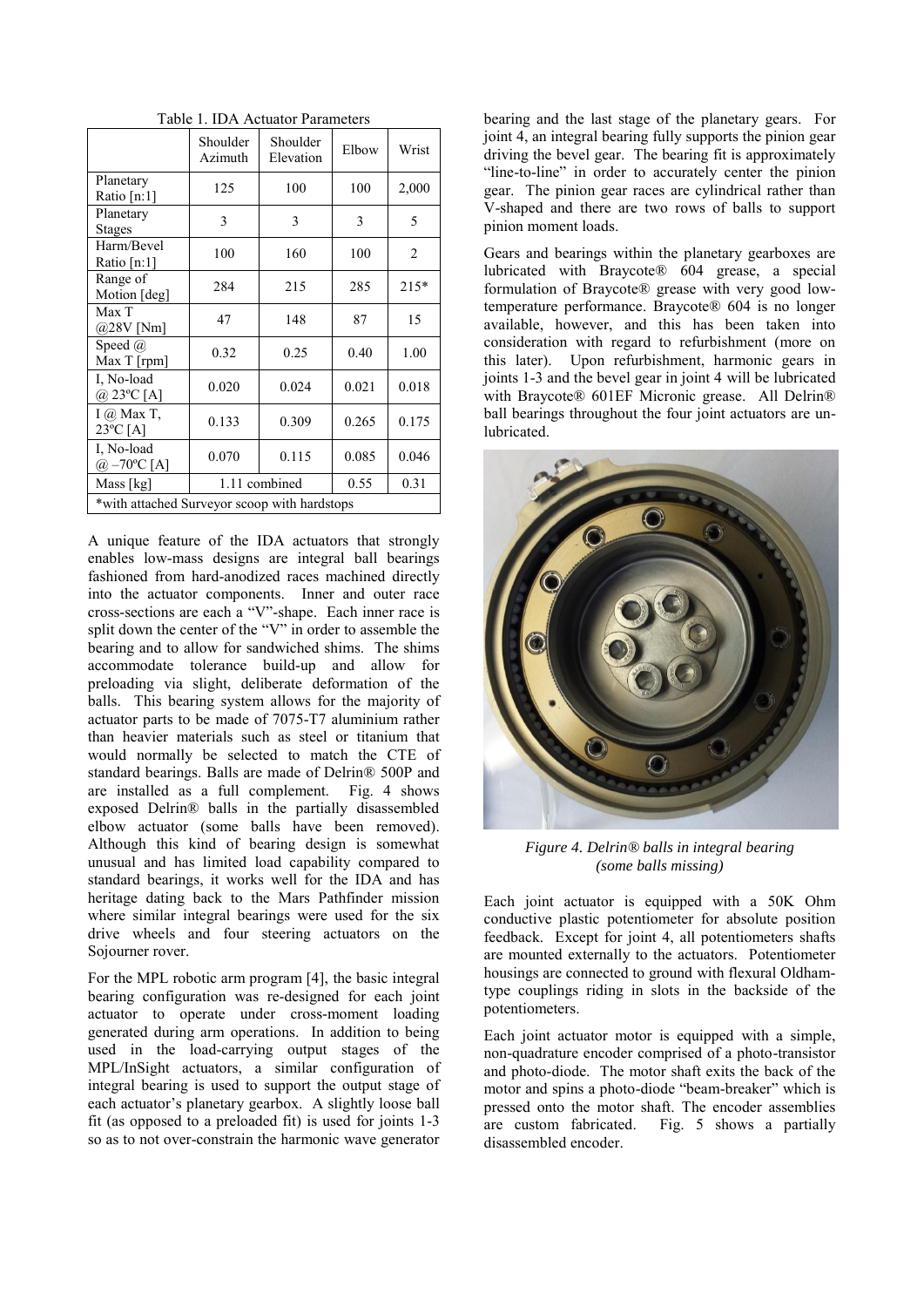

*Figure 5. Joint actuator encoder* 

The encoders allow for fine-positioning of the IDA based on the high gear ratio of the actuators, but since they are simple and not configured to operate in quadrature, they cannot indicate motor direction. As a result, if an actuator reaches end-of-travel and the motor back-spins due to elastic windup of the gear train, the reversing encoder counts are additive with the forwarddriven encoder counts. Fig. 6 shows the potentiometer and encoder on joint 3. The potentiometer in Fig. 6 requires additional attachment hardware installed at the next level of assembly to fix the non-rotating portion of the potentiometer.



*Figure 6. Elbow actuator encoder and potentiometer* 

#### **2.2.2. Launch Locks**

In keeping with the low-mass design of the IDA, the launch restraints are minimalistic. There is a completely passive 2-DOF elbow (joint 3) restraint and a spring-loaded 2-DOF wrist (joint 4) restraint which together fully restrain the IDA and its joint actuators at launch, with the exception of the output stage of joint 4. The degrees of freedom of the launch locks are arranged to allow for CTE differential growth along the length of the arm tubes. The restraints require no external power to trigger or operate; rather, a rotating cam surface

incorporated into the end-effector attached to the output of joint 4 is driven to press against a mechanical trigger on the wrist restraint. Although the output stage of joint 4 is not locked at launch, it is prevented from rotating by the motor's magnetic detent holding-torque. Following release of the wrist restraint, joint 3 is driven to partially unlock joint 3 from the elbow restraint. Joint 1 is then driven to fully unlock the elbow area from the elbow launch restraint, allowing the IDA to deploy. Fig 7 shows the elbow and wrist restraints. Six threaded mounting holes can be seen on the output shaft of joint 4 where the scoop or other payload attaches.



*Figure 7. Elbow (left) and wrist (right) restraints* 

## **2.2.3. Structure**

Interconnecting structure between the IDA's joint actuators is fairly simple. The upper-arm and forearm tubes are made of XN-70 and XN-80 carbon-fiber composite material with wall thicknesses of 0.8 mm and 1.1mm, respectively. End-fittings are thin-walled End-fittings are thin-walled titanium (the only titanium used in the IDA) and are bonded to the exterior of the composite tubes with Hysol EA 9309 adhesive. The original MPL arm used XN-70 for both tubes, but the forearm was redesigned for the Surveyor arm because of increased mid-span loading due to the addition of a 400-gram Mossbauer spectrometer mounted onto the forearm. Redesign included thickening of the forearm tube wall from 0.8 mm to 1.1 mm and the substitution of XN-80 for XN-70 due to availability at the time. Tubes and end-fittings were tested under load throughout the mission temperature range  $(-105^{\circ}C)$  to  $+55^{\circ}C$  during development of the MPL arm.

#### **2.2.4. End-effector and Payload**

 The original MPL arm used a small scoop (approximately 500 grams soil capacity) which was attached directly to the output shaft of joint 4. The scoop incorporated a moving cam surface to trigger the wrist restraint as discussed. The scoop design remained similar for the Surveyor arm. Both arms also had a small Robotic Arm Camera (RAC) mounted on a pair of brackets at the end of the forearm in order to examine the contents within the main cavity of the scoop and within a small depression machined into the scoop digging blade. The current plan for the InSight IDA is to incorporate some form of scooping tool in case there is a need to interact with the rocks and soil to prepare the surface for instrument placement. The RAC will be removed and a new camera called the Instrument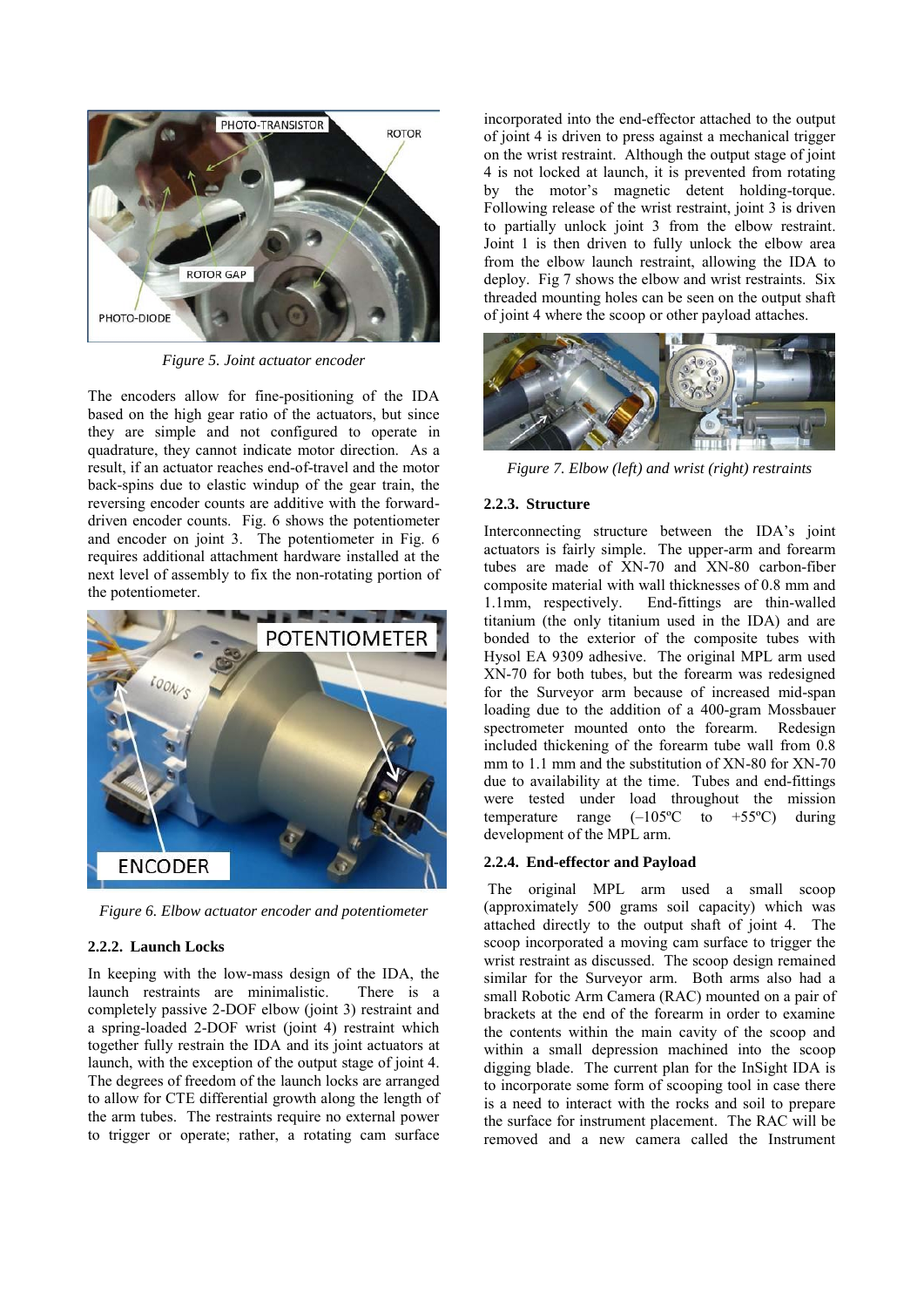Deployment Camera (IDC) will be installed close to joint 3 rather than near the end-effector. Additionally, there will be a grapple mechanism suspended from the end of the IDA to place the SEIS and HP3 instruments on the soil. The grapple mechanism will have its own deck-mounted launch restraint and will attach to the IDA with a soft coupling. Fig. 8 shows a conceptual picture of the IDA with the grapple placing the SEIS instrument on the Martian surface.



*Figure 8. InSight IDA grapple deploying SEIS [image credit JPL/NASA]* 

#### **2.2.5. Flex-print**

Flex-print construction is a Kapton® laminate, sandwiching rows of 0.1mm round wires permanently melded to micro-D style connectors. Current carrying capability for each 0.13mm wire trace is 1A. Shielding is created by electro-deposition of copper in very thin layers. There are five independent layers of flex-print starting at the IDA bulkhead. Three layers traverse the entire IDA and 2 layers terminate at joints 2 and 3. The flex-print is fabricated one layer at a time in a straightline run. "Origami-style" folds are used to create right and left-hand turns of the flex-print as it winds throughout the IDA. This folding method was investigated for resistance to delamination before committing to such a method for the MPL MVACS robotic arm. Folding allows for a very simple collated construction (as opposed to printed circuit-board construction which MDA US Systems, LLC uses for its next generation of robotic arms), but scaling limits are reached when more layers are added. This is due to the thickness of the folds being disproportionate to that of the unfolded flex-print, which make installation and guidance difficult. Flex-print is guided and managed throughout the IDA via a lightweight cable management system integral to the IDA structure. Joints 1 and 3 use a clock-spring configuration of the flex-print to allow the flex-print to accommodate each joint's full range-ofmotion. Joint 2 uses a simpler "S-bend" configuration because of the joint's more limited range-of-motion.

The cable management hardware also provides connections to the joint potentiometer housings via the couplings attached to the backside of the potentiometers.

# **3. IDA RECEIPT**

The IDA was received by MDA US Systems, LLC from JPL at the end of January, 2013. The IDA had not been operated for approximately 13 years although the shipping container was opened several times over the years to take measurements and allow for visual inspection by JPL. Although, the IDA was flightqualified years back, the unknowns associated with the long period of storage and dormancy were deemed unacceptable risks to the InSight mission. MDA US Systems, LLC was directed by JPL to partially disassemble the IDA for inspection and refurbishment following overall visual inspection of the IDA and a series of functional check-outs.

## **4. IDA VISUAL INSPECTION**

Several days were spent closely looking over the IDA as delivered, secured in its launch restraints. Fig. 9 shows the IDA immediately after being received as shipped still in a locked configuration. The external condition of the IDA was verified as generally excellent. Special attention was paid to the condition of the flex-print, the launch restraints, the composite tubes (tap-tested for cracks), and the various runs of wiring and connector components.

# **5. IDA ELECTRICAL CHECKOUT**

Before power was applied to the IDA for the first time, the flex-print was subjected to an electrical checkout verifying pin-to-pin conductivity and isolation, pin-toshield conductivity and isolation, and resistance of wiring and actuator components (motors. wiring and actuator components (motors, potentiometers, PRTs, and heaters; encoders were not investigated at the time).

All measurements were shown to be in the nominal range except a few. One exception was motor resistance variance, which was to some degree expected due to position uncertainty of the motor brushes on the commutator bars, and potential surface oxidation of the brushes. Also, a shield-to-ground resistance path on the flex-print connected to the wrist actuator was higher than expected (partial delamination and/or cracking of the very thin vapor-deposited shield is theorized) but the situation was judged acceptable based on no impaired functionality or risk to the wrist actuator motor and encoder power and signal lines. The electrical checkout procedure finished by concluding that it was safe to apply power to the IDA and drive each of its joint actuators.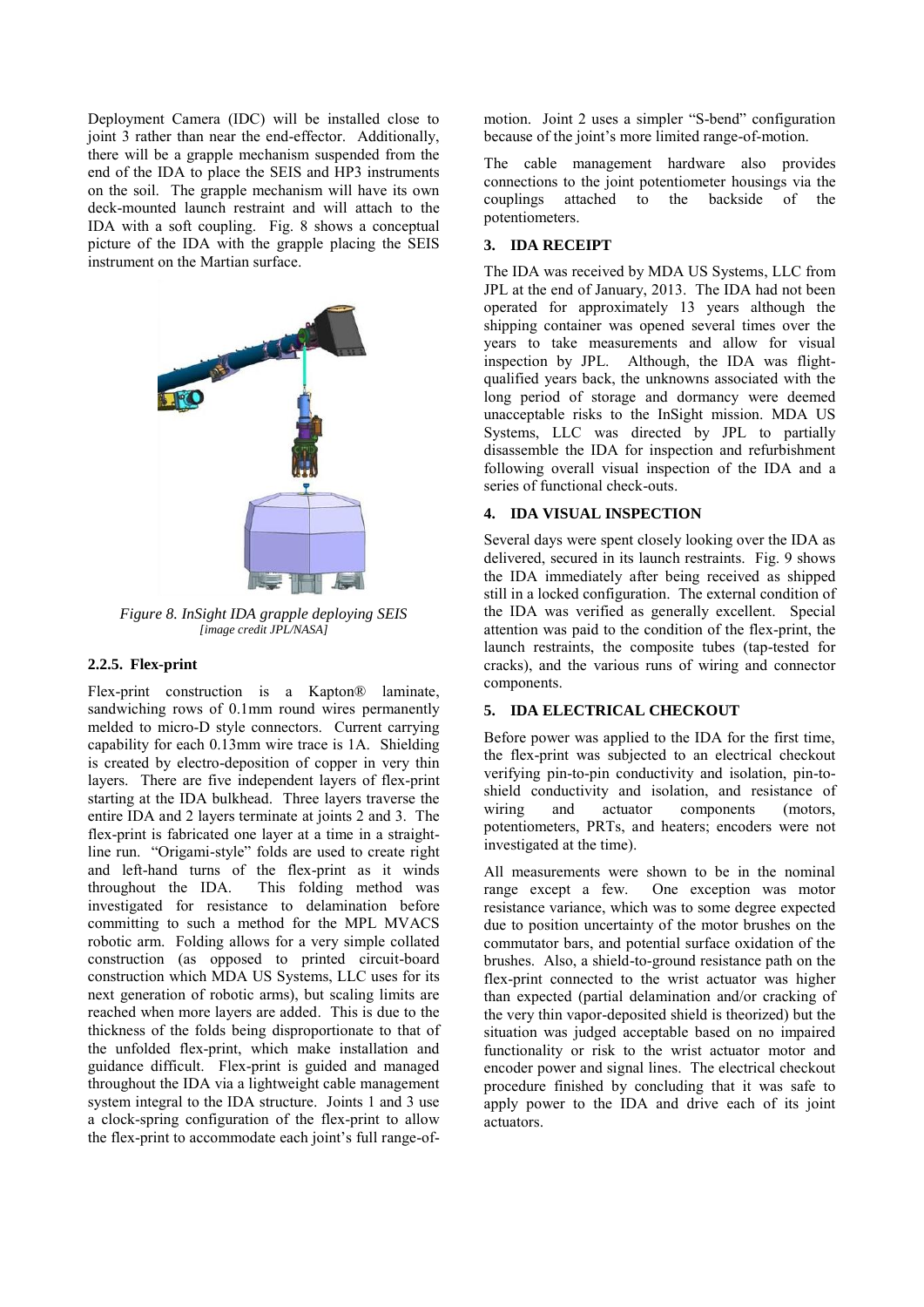

*Figure 9. InSight IDA upon receipt and unboxing* 

## **6. IDA FUNCTIONAL TEST**

Following completion of electrical checkout, the IDA was integrated with JPL-supplied electrical ground support equipment (EGSE). Each IDA joint actuator was driven though its full range-of-motion, with the exception of joint 2 due to interference caused by the shipping plate to which the IDA was attached. This was deemed acceptable because joint 2 moved through a majority of its range-of-motion. During joint motion, motor current was recorded using a simple data acquisition program on a laptop computer. In addition, potentiometer resistance for each joint was monitored to detect overt anomalous behavior (skipping dropouts, etc.) during joint motion.

Despite 13 years of storage, the IDA joint actuators ran without issue and each joint's current draw was within the expected range based on data from prior operations years ago. The potentiometers also worked properly without problems as far as could be detected by monitoring resistance using a multi-meter (more indepth testing of the potentiometers will be discussed later). The dynamic, clock-spring portions of the flexprint expanded and contracted smoothly and the flexprint S-bend at joint 2 exhibited proper behavior. Fig. 10 shows the IDA in various orientations based on each joint's range-of-motion checkout. Joint 2 is shown at the limit of allowable motion due to the aforementioned shipping plate interference.

#### **7. REFURBISHMENT**

The directive from JPL was to disassemble the output stage of each actuator to assess the condition of the preloaded Delrin® balls, scheduled for replacement because of the 13-year period of storage, along with the tendency of the material to take a set under sustained contact pressure. Also subject to inspection were the dust seals, the harmonic gearing components, and the condition and quantity of the lubricant on the harmonic gear components and bevel gears.



*Figure 10. InSight IDA functional checkout* 

For all joint actuators, the motors and planetary gearing were left intact in order to preserve the Braycote® 604 grease which is no longer available and specially formulated for extremely low temperature performance (lower than -70ºC). The harmonic components were originally lubricated with Braycote® 602EF grease, which contains an  $MoS<sub>2</sub>$  additive for better wear properties, but due to some detected corrosion, which will be further discussed, the 602EF will be replaced with Braycote® 601EF Micronic grease.

Additionally, the launch restraint springs and any fasteners removed will be replaced. Any component suspected of needing replacement other than those mentioned will be considered of course, but certain components such as the planetary gearing and flex-print require a long period time to fabricate, and in the case of the flex-print, a large effort to re-install..

#### **8. DISASSEMBLY**

At the time of this paper, the flex-print has been removed from the IDA with most of the flex-print management hardware still attached; all of the IDA actuators have been disassembled down to the level discussed; the launch locks have been disassembled to remove internal springs; and the forearm and upper arm tubes have been set aside. Fig. 11 shows some of the disassembled components. It has been determined that the IDA is in generally excellent condition.

The Delrin® ball bearings, despite storage, appear to be round and uniform in size based on sample measurements from each actuator. The launch lock springs were load-tested and the spring stiffnesses were found to be within manufacturer's tolerance range although springs were kept under maximum preload.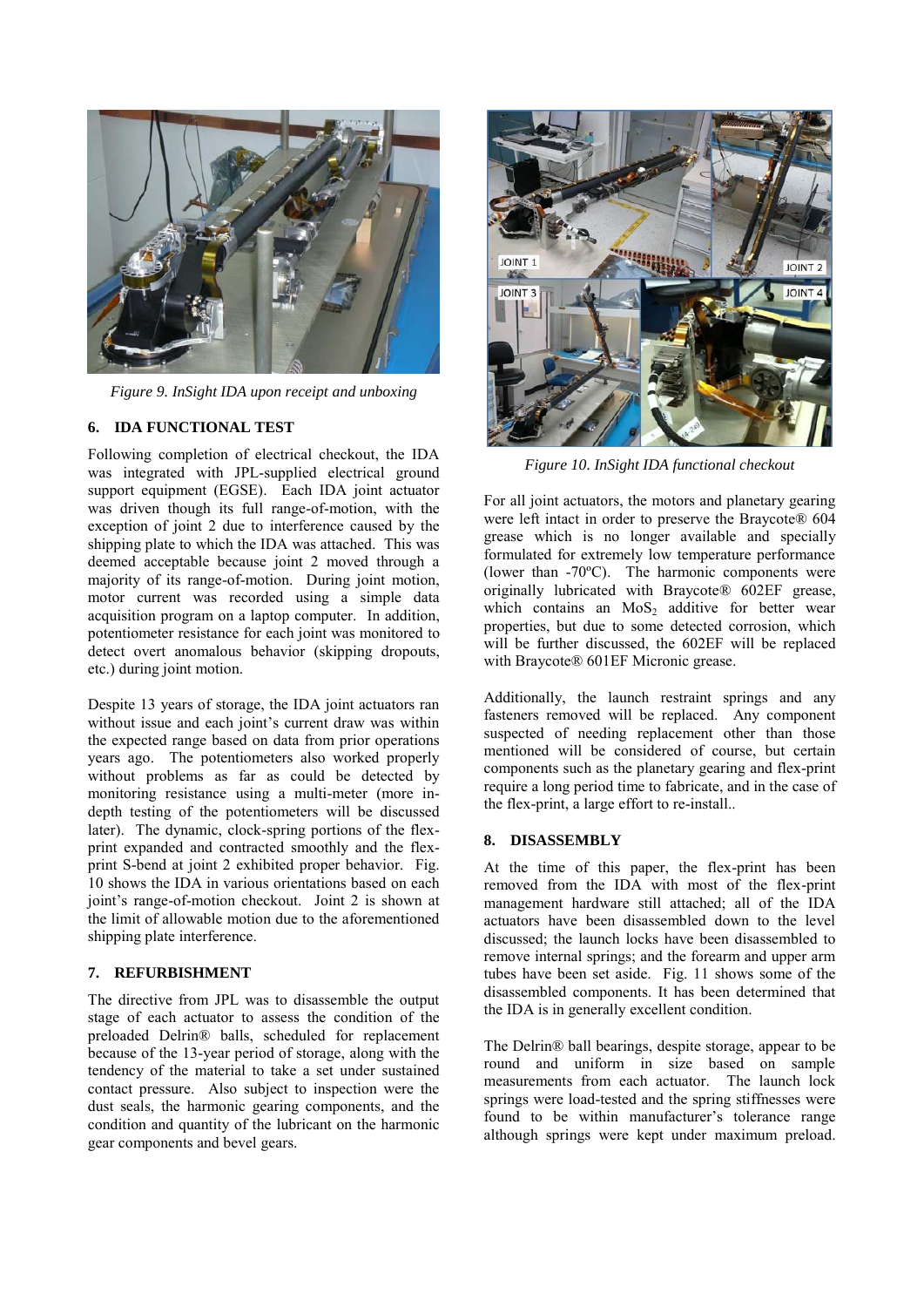There was no unintended migration of the lubricant within the actuators, despite a lack a barrier coatings.

There have been two prominent findings. The first is that certain areas on two of the three harmonic gears (from joints 2 and 3) have rust patches on the circular



*Figure 11. InSight IDA disassembled components* 

splines. As mentioned, the harmonics are made of standard, non-stainless materials based on heritage practice. The rust appears to be present only on nonfunctioning surfaces of the circular splines, but an attempt will be made to slightly abrade the affected areas to try to remove some of the oxidized material. As mentioned, the older Braycote® 602EF will be stripped and replaced by Braycote® 601EF grease, which contains a rust inhibitor lacking in the 602EF formulation. The second issue is that there appears to be a lack of lubrication at the interface between the harmonic wave generator and the flex-spline. This is attributed more to the minimal lubrication originally applied to the harmonic components using a greaseplating process rather than lubricant degradation or evaporation. Other areas such as the bevel gear teeth in joint 4 were originally more thoroughly greased and still exhibit a well-lubricated condition.

Although electrical testing of the flex-print showed no anomalies, the flex-print will be subjected to a vacuum environment to expose delaminated areas if any exist.

#### **9. REASSEMBLY**

Reassembly in summary will involve cleaning and relubricating the harmonic components in joints 1-3, replacing the Delrin® balls in the output (load-carrying) stage of all joint actuators, replacing all removed fasteners, and re-dressing round-wire harnessing. Dust seals have been deemed in good shape and will be reinstalled. There is an on-going investigation to replace the PRTs on each motor with a different version that mounts directly to the motor casing rather than on a G-10 (fiberglass) stand-off, which is the current condition. Thermal analysis shows the temperature lag due to the poor thermal conductivity G-10 material would be alleviated by bonding the PRTs directly to the motor casings as is now the practice. This effort will go forth if it is determined there is no risk to the motors in removing the bonded-on G-10 stand-offs or if it is feasible to leave the old PRTs as-is. Fig. 12 shows a motor with the attached PRT as it currently exists. Dual motor heaters can also be seen encircling the motor



*Figure 12. Motor PRT on G-10 stand-off* 

#### **10. ACTUATOR TESTING**

All joint actuators will be subjected to dynamometer testing at the extremes of the operating temperature range of –65ºC to +45ºC and three points in between  $(-50^{\circ}C, -30^{\circ}C,$  and  $0^{\circ}C)$ . The actuators will be run at no-load torque at 10V, 20V, and 30V to characterize noload speed arising from drag torque and at one-third, one-half, and maximum torque at 28V (see Table 1 for maximum actuator torques). At all temperature points, PRT and heater resistance will be measured. The thermal chamber will maintain atmospheric pressure and will be purged with  $CO<sub>2</sub>$  which is compatible with the motor brush material as formulated for the Martian atmosphere.

Other tests may be performed and are currently under consideration. These are static holding-torque, stopand-hold torque, and thermal characterization of the joint actuators. Static-holding torque will measure the torque externally applied to each joint actuator at which the motor rotor begins to rotate. Stop-and-hold torque will determine the maximum external torque on each actuator at which the moving actuator will come to a stop when power is turned off, the motor leads are shorted, and the motor's magnetic detents stabilize.

The dynamometer test setup incorporates a breakaway clutch to protect the actuators in the event of an inadvertent over-torque or lockup of the torque-path of dynamometer. The test setup also uses a limit-switch module to trigger a shut-off event prior to an actuator being driven into its hardstops (there are no hardstops on joint 4). A reverse gearbox is used to amplify the drag torque from a magnetic hysteresis brake. Brake torque is controlled by a feedback loop closed around the torque transducer. The entire torque train drives an encoder used to gather actuator velocity data (actual